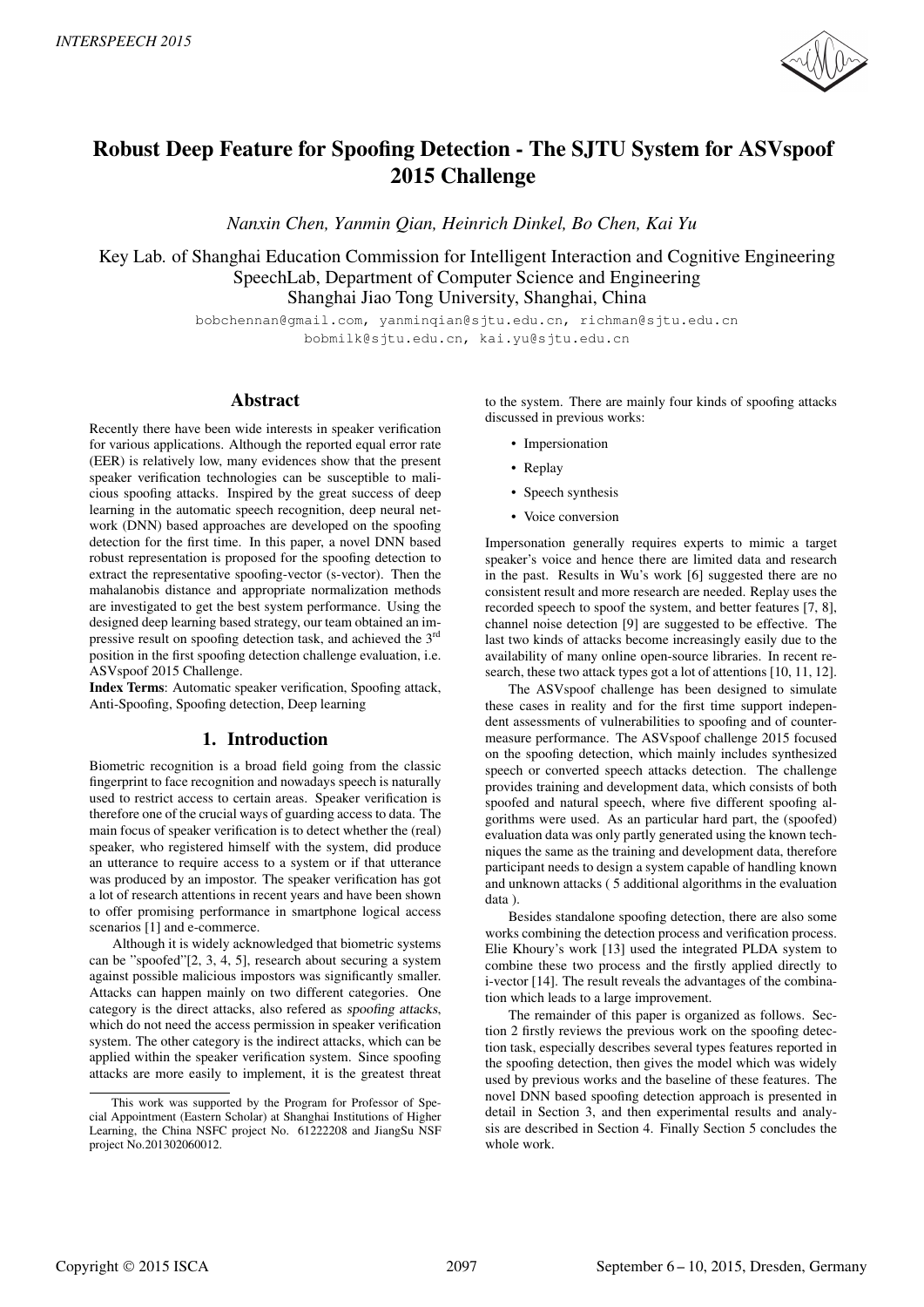# 2. Previous works on spoofing detection

# 2.1. Features

As previous works [15, 16, 17, 18] suggested, feature extraction is important to detect whether spoofing was applied. For instance, low variance in Hidden Markov Model (HMM) generated speech is sensitive to higher order of mel-cepstrum analysis (MCEP) features [16]. Using this feature is sufficient to detect HMM generated speech. Furthermore the research towards better features shows that detecting synthesized speech is correlated to commonly used features in text-to-speech synthesis (TTS). Previous studies [19] show that artefacts in the phase spectrum occur when using a synthesis filter on synthesized speech. Phase spectrum based features was suggested to discriminate better than commonly used magnitude based ones, e.g. MFCC. So common TTS features was used in our baseline to gain a better intra frame discrimination. When it comes to TTS, not just one feature type, a combination of three different ones are used. These features are called mel-cepstrum analysis (MCEP), Band-Aperiodicity (BAP) and pitch (LF0). Generally a static feature size of 31 is used, which is composed of 25 dimensional MCEP, 5 dimensional BAP and 1 dimensional LF0. Specific spoofing detection features dubbed as modified group delay cepstral coefficients (MGDCC) [20] are also implemented in our baseline systems.

### 2.2. Model

While i-vector approach [13] got impressive performance in the combination system, it is not adopted in our experiments due to two reasons. One reason is that the task only aims at spoofing detection, and previously there are no clear evidences to show the superior of i-vector approach in standalone spoofing detection. Second, the training set is quite small and may not be enough for the i-vector training. Also the corpus consists of short utterances (2-3s) which decrease the i-vector approach performance.

As previous work [21] suggests, Gaussian Mixture Models (GMM) are adopted to detect incoming attacks. For training the given dataset was split into two parts, namely the natural and the spoofed speech. Two GMM models, named  $M_n$  for natural speech, *M<sup>s</sup>* for spoofing speech are estimated. The score was then calculated as follows.

$$
score(\mathbf{x}) = log (P (M_n|\mathbf{x})) - log (P (M_s|\mathbf{x}))
$$
 (1)

where  $P(x)$  is gaussian distributed. So natural speech tend to have higher score value, which could be compared with a threshold which was pre-estimated.

### 2.3. Baseline

Before training some complex models, different feature types are evaluated.A two class GMM-UBM was used as our evaluation model. A GMM with 512 mixtures was trained for each part. Table 1 gives the results on the development set using

Table 1: Development set results with the GMM approch

| Feature     | EER      | Act.DCF | Min. DCF |
|-------------|----------|---------|----------|
| MGDCC       | $22.4\%$ | 0.750   | 0.637    |
| BAP+MCEP    | 11.2%    | 0.551   | 0.356    |
| <b>MCEP</b> | $9.8\%$  | 0.503   | 0.322    |

features<sup>1</sup> described in Section 2.1 and GMM model described in Section 2.2. The results are illustrated by equal error rate (EER), minimal detection cost function (Min. DCF), and actual detection cost function (Act.DCF). The minimum DCF is the DCF value corresponding to the threshold that minimizes it on the test data, while the actual DCF is calculated based on the evaluation the goodness of log-likelihood-ratios introduced in [22].

# 3. DNN based spoofing detection

Inspired by the success of the deep neural network in speech recognition[23] and speaker verification[24], a robust DNN based spoofing detection approach is proposed for this task. From feature extraction to classification, the whole model was a DNN at its core, which maps the physical features to more discriminant ones.

Although the implementation of the previously mentioned MCEP features leads to the best results when using the GMM model for spoofing task, these features was not used directly in our neural network training. Because according to our initial experiments, using these features as inputs will lead to a bad frame accuracy during DNN training, whereas the reason still needs further investigation. Consequently traditional filter bank features with  $\Delta$  (FBANK\_D) was adopted, which are broadly used in the speech recognition projects[23].

### 3.1. Robust deep feature extraction: spoofing-vector

The core of our spoofing detection system is the deep neural network which plays the role as a robust spoofing feature extractor. Inspired by approaches like JFA[25, 26] and i-vector [14], we tried to find a compact, robust and abstract feature representation which could be used directly for the distance metrics or classifiers. The deep neural networks were used to perform such transformation, rather than the factor analysis model, which was commonly used in the normal i-vector framework.

Specifically, a supervised DNN was trained on the training data. For this challenge, there are different information available which can be used for DNN training:

- Speaker indicator, e.g. the speaker identity for the specific audio
- Spoofing indicator, e.g. whether the audio has been spoofed or what kind of spoofing techniques is used

Based on these information, the supervised training labels could be designed as several types in order to detect spoofing:

- Spoofing technique classification labels, which discriminate spoofing techniques in the training set
- Spoofing labels, which discriminate whether spoof or not

The inputs of these networks are formed by stacking each current frame with its left and right context frames. The DNN model used in the spoofing task is illustrated as Figure 1.

Once the deep neural network has been trained successfully, the outputs of last hidden layer, which give the most abstract and robust representation are used as our new feature representation. Assuming that the outputs of the last hidden layer for audio *s* are  $X_{s,1}$ ,  $X_{s,2}$ , ...,  $X_{s,n}$ , where *n* indicates frame index in audio *s*. As shown in expression 2, the mean value of

<sup>&</sup>lt;sup>1</sup>There are no delta and LF0 features using in the baseline systems due to the some mistakes in the extraction process and lack of time during the contest.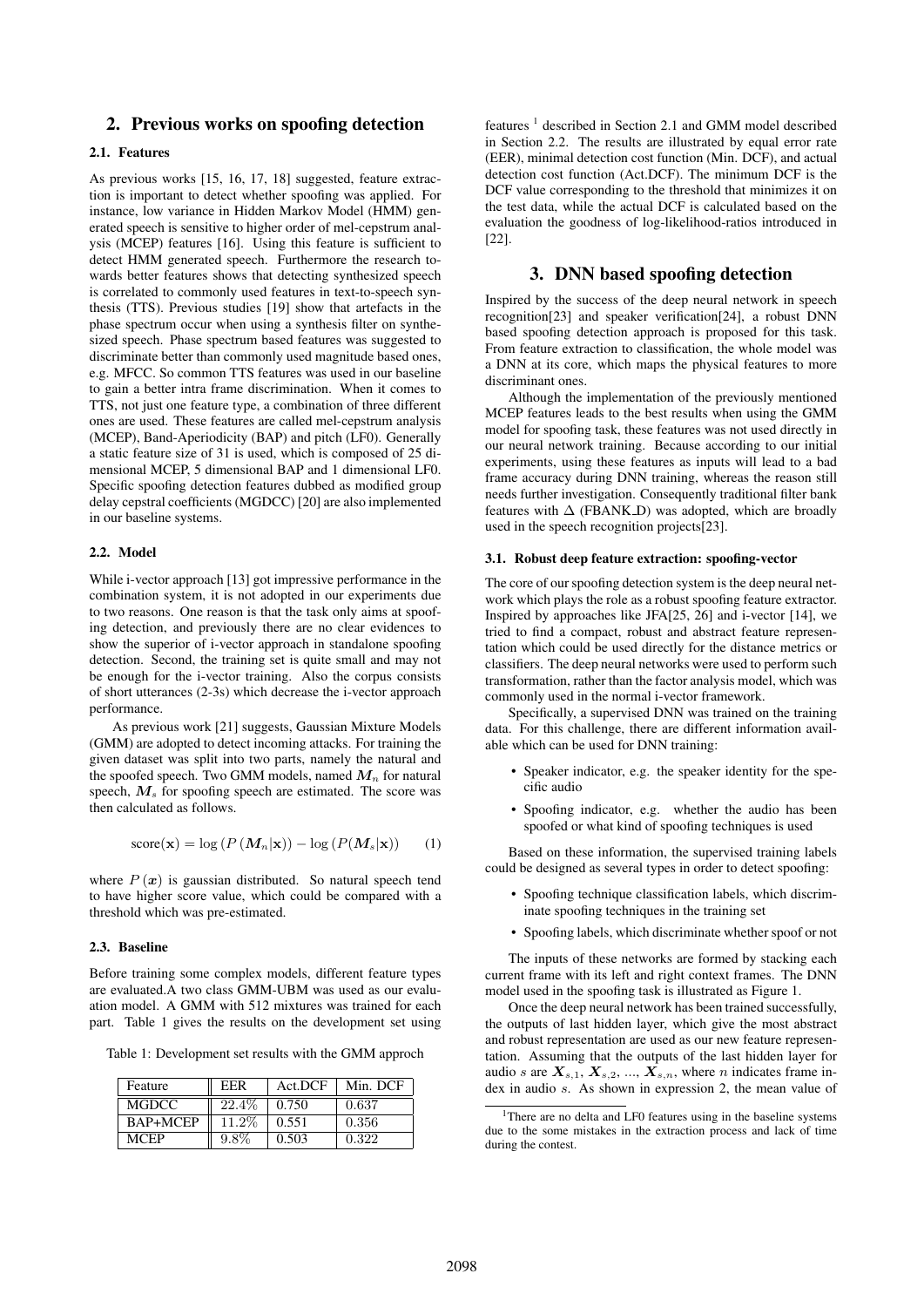

Figure 1: s-vector extraction process

these outputs was used as the final representation of audio *s*, which is further called spoofing vector (s-vector). This new robust representation is similar as the work in Google's speaker verification system [24].

$$
s\text{-vector}(s) = \frac{X_{s,1} + X_{s,2} + \dots + X_{s,n}}{n} \tag{2}
$$

#### 3.2. Score: mahalanobis distance

If all spoofing methods in the evaluation set would appeared in the training set, then our work could be focused on the selection of proper classifiers. However, since the spoofing algorithms in both sets are not exactly the same, we focused on building a robust system. We assumed that all s-vectors within a class are normal distributed. In this example, one class indicates human voice and other classes indicates different spoofing techniques. Speech synthesis technique and voice conversion technique are all used in the training set, so spoofing discrimination on this set assumed to have powerful ability to identify these two types of attack.

Mahalanobis distance is used to estimate the distance between test segments and different classes:

$$
l_c(\mathbf{x}) = -\frac{1}{2}(\mathbf{x} - \boldsymbol{\mu}_c)^{\top} \boldsymbol{\Sigma}^{-1}(\mathbf{x} - \boldsymbol{\mu}_c)
$$
 (3)

Here  $\Sigma$  is the average of the different classes covariance matrices estimated in training data.

Also after expansion, the first term  $x^T \Sigma x$  can be omitted and the final score for each class *c* can be written as

score<sub>c</sub>(
$$
\mathbf{x}
$$
) =  $\mathbf{x}^\top (\mathbf{\Sigma}^{-1} \boldsymbol{\mu}_c) + \left(-\frac{1}{2} \boldsymbol{\mu}_c^\top \mathbf{\Sigma}^{-1} \boldsymbol{\mu}_c\right)$  (4)

PLDA [27, 28] could be also utilized as a score method. Traditionally PLDA works well for the unseen cases, which may fit for the detection of unseen spoofing algorithms.Parameters in PLDA model are adjusted to obtain better results.

### 3.3. Normalization

For classification, the probability can be used as a score function, which are estimated by Bayes Theorem.

$$
P(\text{class} = c | \mathbf{X} = \mathbf{x}) = \frac{\pi_c P(\mathbf{x}|c)}{\sum_{k=1}^{K} \pi_k P(\mathbf{x}|k)} \tag{5}
$$

However, there are some "unknown classes", i.e. the unknown spoofing algorithms, which only appear in the evaluation set. Indeed different normalization methods was used to eliminate the influence from sessions and speech content.

Traditionally, test normalization ( TNorm ) and zero normalization ( ZNorm ) [29] improve the result for a speaker verification system. Here TNorm was used in our system due to the reason that different spoofing algorithms may have a score close to spoofing algorithms given in the training set. TNorm can be written as:

score<sub>TNorm</sub>(**x**) = 
$$
\frac{\text{(scorehuman(x) - mean(x))}{\text{std(x)}} \qquad (6)
$$

where mean and std function was the mean and standard variance value within  $score_{S1}(\mathbf{x})$ ,  $score_{S2}(\mathbf{x})$ ,  $score_{S3}(\mathbf{x})$ , score<sub>S4</sub>(**x**), score<sub>S5</sub>(**x**), these scores are given by five classes representing five spoofing algorithms in training set<sup>2</sup>.

Besides after the contest we also tried another normalization strategy, named probabilistic normaliztion (PNorm), inspired by equation (5). The intuition is that other spoofing algorithms has similarities with given spoofing algorithms and can be considered as the combination of given spoofing algorithms.

score<sub>PNorm</sub>(**x**) = 
$$
log(\frac{exp(l_{\text{human}}(\mathbf{x}))}{\sum_{k} exp(l_{k}(\mathbf{x}))})
$$
  
\n $\approx$  score<sub>human</sub>(**x**) -  $max_{k \neq$  human(score<sub>k</sub>(**x**)) (7)

where k belongs to the indexes of classes. Here each class has been assumed to have the same prior probability.

# 4. Experiments

In this section we are providing descriptions about the spoofing challenge and present our system and experimental results in detail.

### 4.1. ASVspoof challenge 2015

In the past, spoofing attacks have generally been developed with full knowledge of a particular ASV system. Similarly, countermeasures have been developed with full knowledge of the spoofing attack which they are designed to detect. The ASVspoof challenge has been designed to address old shortcomings and to support, for the first time, independent assessment of vulnerabilities to spoofing and of countermeasure performance. The first evaluation, ASVspoof 2015, is focused on the spoofing detection.

The evaluation data contains both genuine and spoofed speech. Genuine speech is collected from 106 speakers (45 male, 61 female) and with no significant channel or background noise effects. Spoofed speech is generated from the genuine data using a number of different spoofing algorithms. The full dataset is partitioned into three subsets, including training, development and evaluation dataset. There are no speaker overlap across the three subsets regarding target speakers used in voice conversion or TTS adaptation. The specific numbers are illustrated in Table 2.

The recording conditions for the evaluation data are exactly the same as those for development dataset. Spoofed data is generated according to diverse spoofing algorithms, including 5 algorithms ( 3 voice conversion implementations and 2 speech synthesis implementations ) used to generate the development

 $2\text{S1}$ , S<sub>2</sub>, S<sub>2</sub> are 3 different voice conversion systems and S<sub>3</sub>, S<sub>4</sub> are speech synthesis systems. More specific introduction can be found in dataset explanation.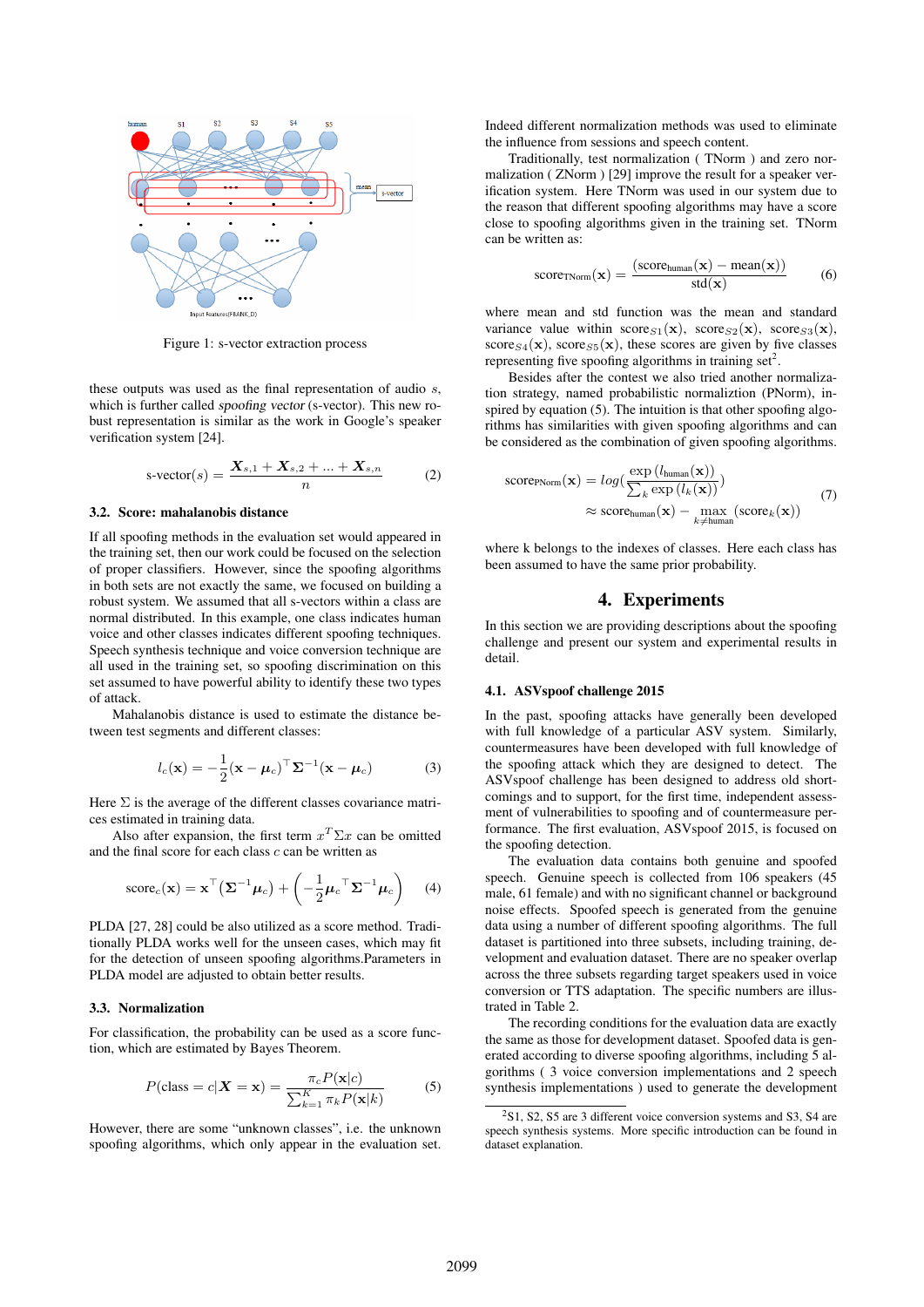| Subset      | #Speakers |        | #Utterances |         |
|-------------|-----------|--------|-------------|---------|
|             | Male      | Female | Genuine     | Spoofed |
| Training    | 10        | 15     | 3750        | 12625   |
| Development | 15        | 20     | 3497        | 49875   |
| Evaluation  | 20        | 26     | 9404        | 184000  |

Table 2: Number of non-overlapping target speakers and utterances in the training, development and evaluation datasets

dataset in addition to others, designated as "unknown" spoofing algorithms.

Some traditional baseline methods have been illustrated in Table 1 described in Section 2.3.

### 4.2. Effect of the proposed DNN based spoofing detection

The DNN-based VAD is applied for pre-processing. It got 96*.*60% VAD frame accuracy on our labelled cross validation data. Then silence frames before the first speech frame and after the last speech frame were removed.

After that the features were normalized: removing the average ( zero-mean ) and scaling the variance ( unit-variance ). The RBM pre-training is utilized in this work. A 5 layers RBM network with 1024 nodes per layer was trained with 0*.*02 learning rate and 0*.*5 momentum. The weight cost was set to 0*.*0002. In our training recipe the first layer is trained with 20 iterations and the other layers are trained 10 iterations.

After the RBM pre-training, different networks were trained based on the same configuration. The training set was randomly partitioned into two subsets, one for network training and one for cross validation. The ratio between training and cross validation is 7:1. We used a learning rate of 2 and 0*.*85 momentum. The weight cost was set to  $1 \times 10^{-6}$  and the halving factor was set to 0*.*85.

The neural network aimed at discriminating spoofing techniques. The intuition is to learn a prediction function of the spoofing techniques given local context-extended features. The back-propagation was used to fine-tune these networks until the relative improvement between two iterations is negligible.

After the network training, the last layer (output layer) was dropped and the remaining layers can be used as the new feature extractor. L2-normalization was then used on the output for each frame. Each output for every frame was then averaged out into a 1024-dimensional s-vector.

Two types of classification are tried in the DNN construction for spoofing detection:

- 6 classes: human, S1, S2, S3, S4, S5 (5 algorithms given in training set)
- 2 classes: human, spoofing

Table 3 gives our result on the development set using DNN approach describe in Section 3. The result are illustrated by equal error rate (EER), minimal detection cost function (Min. DCF), and actual detection cost function (Act.DCF). The ROCCH EER [22] is used for EER calculation in this paper.

Compared with Table 1, it can be seen that although GMM approach with different features got very low EER, our new DNN-based method leads to much more better performance.

#### 4.3. Evaluation result and analysis

For the evaluation, Our team submitted the 6 classes target based DNN with TNorm as the primary submission and Table 4 shows the final results on the evaluation data. Although

Table 3: Development set result with proposed DNNs

| # Target | Norm  | EER       | Act. DCF | Min. DCF             |
|----------|-------|-----------|----------|----------------------|
|          |       | $0.013\%$ | 0.006    | $3.9 \times 10^{-4}$ |
| 6        | TNorm | $0.033\%$ | 0.059    | $9.1 \times 10^{-4}$ |
|          | PNorm | $0.020\%$ | 0.010    | $5.8 \times 10^{-4}$ |
|          | PT.DA | $5.2\%$   | 2.386    | $1.7 \times 10^{-4}$ |

TNorm normalization gets the worse result in the development set, small scaled experiments convinced that it has better performance on "unknown attacks". Here "known EER" indicates EER for attacks which use the same algorithms as the development set, "unknown EER" indicates EER for attacks which were not previously seen in the development set, and "all EER" is the EER for all data.

Table 4: Final result (EER(%)) on evaluation data

| # Target | Norm  | Known | Unknown | All   |
|----------|-------|-------|---------|-------|
|          | TNorm | 0.058 | 4.998   | 2.528 |
|          | PNorm | 0.046 | 4.516   | 2.281 |
|          | PT.DA | 8.650 | 20.54   | 14.59 |

The following Figures 2 show the results for the first 12 teams in the rank list. Our scores are labelled with white color. It can be seen that s-vector method has generality and robustness properties and works quite well for the unknown attacks. Our proposed deep feature, s-vector, based system get the 3 *rd* position among all 16 teams.



Figure 2: EER for all attacks

# 5. Conclusions

In this paper a new simple model which can effectively detect spoofing attacks on a speaker verification system was proposed. A deep learning framework is described for extracting useful knowledge from the audio to form compact, abstract and robust deep representation. First, a spoofing-discriminant network is employed to learn spoofing algorithms. With the learned network, utterance level average of the outputs from the last hidden layer, refereed as s-vector, is calculated. Finally mahalanobis distance with normalization is applied to s-vector. Experiments show that our proposed s-vector get good grade on the development set. The proposed system achieved the 3rd position in the first spoofing detection challenge evaluation, i.e. ASVspoof 2015 Challenge.